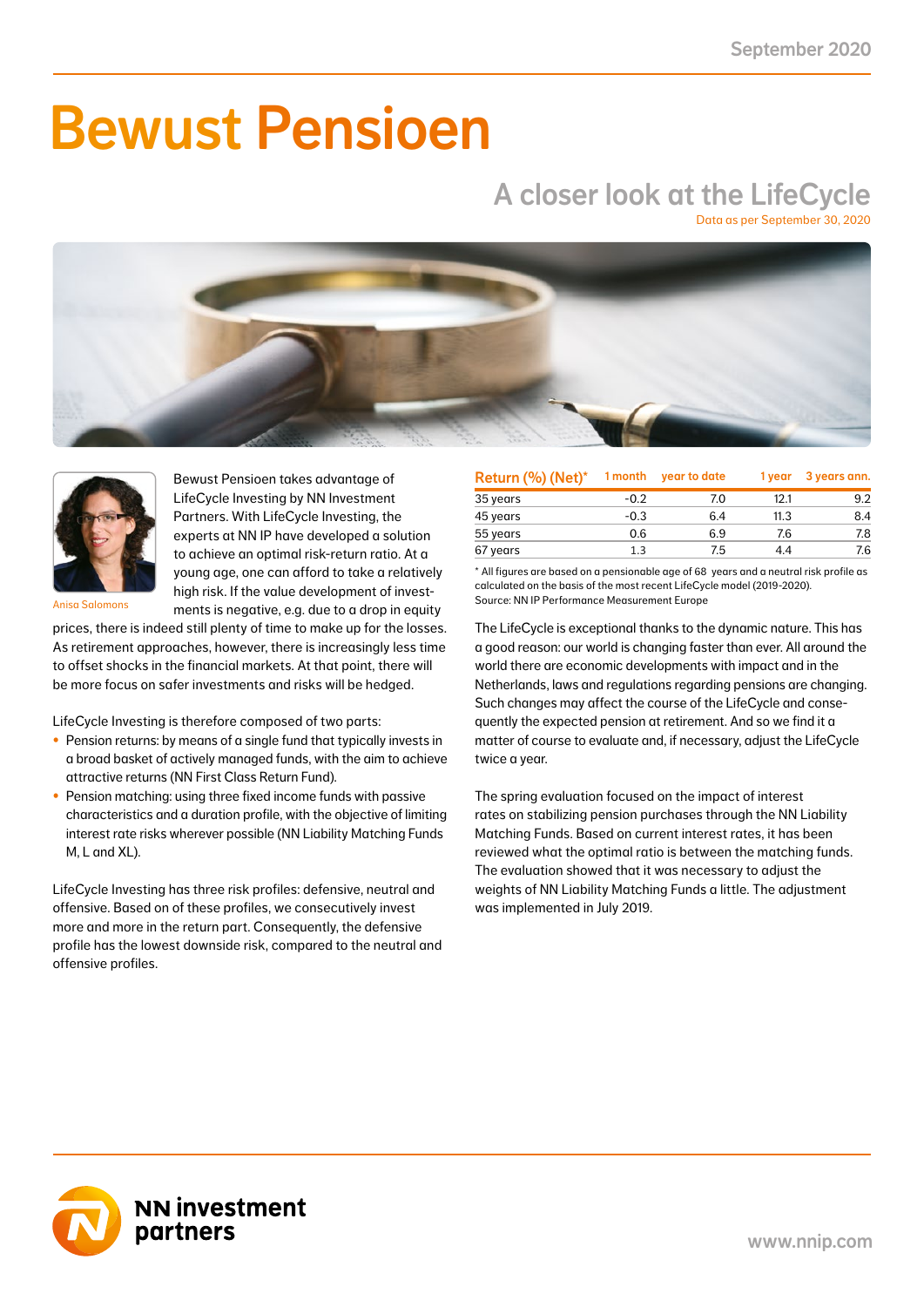### Bewust Pensioen (Defensive risk profile) Data as per September 30, 2020

| 35 years old                        | 1 month |                            | I month Year to date | Year to date        | 1 year | l year | 3 years | 3 years | 3 years | 3 years                                                                             |         |
|-------------------------------------|---------|----------------------------|----------------------|---------------------|--------|--------|---------|---------|---------|-------------------------------------------------------------------------------------|---------|
| Net Return %                        |         | <b>Return Contribution</b> | <b>Return</b>        | <b>Contribution</b> |        |        |         |         |         | Return Contribution Return (ann) Contribution (ann) Return (cum) Contribution (cum) | Weight* |
| <b>Pension Returns</b>              |         |                            |                      |                     |        |        |         |         |         |                                                                                     |         |
| NN First Class Return Fund II - N   | $-0.6$  | $-0.5$                     | 6.3                  | 5.1                 | 13.0   | 10.2   | 8.8     | 7.1     | 28.9    | 23.5                                                                                | 80.0    |
| <b>Pension Matching</b>             |         |                            |                      |                     |        |        |         |         |         |                                                                                     |         |
| <b>NN Liability Matching Fund M</b> | 0.3     | 0.0                        | 1.2                  | 0.1                 | $-0.2$ | 0.0    | 1.2     | 0.1     | 3.5     | 0.4                                                                                 | 11.0    |
| NN Liability Matching Fund L        | 2.7     | 0.0                        | 12.6                 | 0.0                 | 3.9    | 0.0    | 12.3    | 0.0     | 41.7    | 0.0                                                                                 | 0.0     |
| NN Liability Matching Fund XL       | 5.9     | 0.6                        | 28.4                 | 2.6                 | 9.8    | 1.1    | 25.9    | 2.3     | 99.5    | 7.7                                                                                 | 9.0     |
| <b>TOTAL</b>                        |         | 0.2                        |                      | 7.8                 |        | 11.3   |         | 9.6     |         | 31.7                                                                                | 100%    |

| 45 years old<br>Net Return %      | l month | 1 month<br><b>Return Contribution</b> | Year to date<br>Return | Year to date<br><b>Contribution</b> | 1 year | 1 year | 3 years | 3 years | 3 years | 3 years<br>Return Contribution Return (ann) Contribution (ann) Return (cum) Contribution (cum) | Weight* |
|-----------------------------------|---------|---------------------------------------|------------------------|-------------------------------------|--------|--------|---------|---------|---------|------------------------------------------------------------------------------------------------|---------|
| <b>Pension Returns</b>            |         |                                       |                        |                                     |        |        |         |         |         |                                                                                                |         |
| NN First Class Return Fund II - N | $-0.6$  | $-0.4$                                | 6.3                    | 4.8                                 | 13.0   | 9.6    | 8.8     | 6.7     | 28.9    | 21.7                                                                                           | 75.0    |
| <b>Pension Matching</b>           |         |                                       |                        |                                     |        |        |         |         |         |                                                                                                |         |
| NN Liability Matching Fund M      | 0.3     | 0.1                                   | 1.2                    | 0.2                                 | $-0.2$ | 0.0    | 1.2     | 0.2     | 3.5     | 0.7                                                                                            | 19.0    |
| NN Liability Matching Fund L      | 2.7     | 0.0                                   | 12.6                   | 0.0                                 | 3.9    | 0.0    | 12.3    | 0.0     | 41.7    | 0.0                                                                                            | 0.0     |
| NN Liability Matching Fund XL     | 5.9     | 0.4                                   | 28.4                   | 1.8                                 | 9.8    | 0.8    | 25.9    | 1.7     | 99.5    | 5.4                                                                                            | 7.0     |
| <b>TOTAL</b>                      |         | 0.0                                   |                        | 6.8                                 |        | 10.4   |         | 8.5     |         | 27.8                                                                                           | 100%    |

| 55 years old<br>Net Return %      | l month | 1 month<br><b>Return Contribution</b> | Year to date<br><b>Return</b> | Year to date<br><b>Contribution</b> | 1 year | 1 vear | 3 years | 3 years | 3 years | 3 years<br>Return Contribution Return (ann) Contribution (ann) Return (cum) Contribution (cum) | Weight* |
|-----------------------------------|---------|---------------------------------------|-------------------------------|-------------------------------------|--------|--------|---------|---------|---------|------------------------------------------------------------------------------------------------|---------|
| <b>Pension Returns</b>            |         |                                       |                               |                                     |        |        |         |         |         |                                                                                                |         |
| NN First Class Return Fund II - N | $-0.6$  | $-0.3$                                | 6.3                           | 2.7                                 | 13.0   | 5.2    | 8.8     | 3.6     | 28.9    | 11.7                                                                                           | 41.0    |
| <b>Pension Matching</b>           |         |                                       |                               |                                     |        |        |         |         |         |                                                                                                |         |
| NN Liability Matching Fund M      | 0.3     | 0.1                                   | 1.2                           | 0.4                                 | $-0.2$ | $-0.1$ | 1.2     | 0.5     | 3.5     | 1.5                                                                                            | 38.0    |
| NN Liability Matching Fund L      | 2.7     | 0.3                                   | 12.6                          | 1.2                                 | 3.9    | 0.4    | 12.3    | 1.3     | 41.7    | 4.1                                                                                            | 10.0    |
| NN Liability Matching Fund XL     | 5.9     | 0.7                                   | 28.4                          | 3.1                                 | 9.8    | 1.2    | 25.9    | 2.7     | 99.5    | 8.7                                                                                            | 11.0    |
| <b>TOTAL</b>                      |         | 0.9                                   |                               | 7.4                                 |        | 6.8    |         | 8.0     |         | 26.0                                                                                           | 100%    |

| 67 years old<br>Net Return %      | I month<br>Return | 1 month<br><b>Contribution</b> | Year to date<br><b>Return</b> | Year to date<br><b>Contribution</b> | 1 year | 1 year | 3 years | 3 years | 3 years | 3 years<br>Return Contribution Return (ann) Contribution (ann) Return (cum) Contribution (cum) | Weight* |
|-----------------------------------|-------------------|--------------------------------|-------------------------------|-------------------------------------|--------|--------|---------|---------|---------|------------------------------------------------------------------------------------------------|---------|
| <b>Pension Returns</b>            |                   |                                |                               |                                     |        |        |         |         |         |                                                                                                |         |
| NN First Class Return Fund II - N | $-0.6$            | $-0.1$                         | 6.3                           | 1.3                                 | 13.0   | 2.5    | 8.8     | 1.8     | 28.9    | 5.7                                                                                            | 20.0    |
| <b>Pension Matching</b>           |                   |                                |                               |                                     |        |        |         |         |         |                                                                                                |         |
| NN Liability Matching Fund M      | 0.3               | 0.1                            | 1.2                           | 0.4                                 | $-0.2$ | 0.0    | 1.2     | 0.5     | 3.5     | 1.5                                                                                            | 33.0    |
| NN Liability Matching Fund L      | 2.7               | 1.3                            | 12.6                          | 5.8                                 | 3.9    | 1.9    | 12.3    | 5.4     | 41.7    | 17.3                                                                                           | 47.0    |
| NN Liability Matching Fund XL     | 5.9               | 0.0                            | 28.4                          | 0.0                                 | 9.8    | 0.0    | 25.9    | 0.0     | 99.5    | 0.0                                                                                            | 0.0     |
| <b>TOTAL</b>                      |                   | 1.3                            |                               | 7.5                                 |        | 4.4    |         | 7.6     |         | 24.5                                                                                           | 100%    |

\* Over the years. the fund's weightings in the LifeCycle may change. The figures shown in the column 'weighting' are based on the most recent weighting of the LifeCycle. This means that the returns shown in the columns cannot exactly be derived from this report.

The contribution is the contribution to the total net return based on the current weights in the LifeCycle model (2019-2020) Source: NN IP Performance Measurement Europe

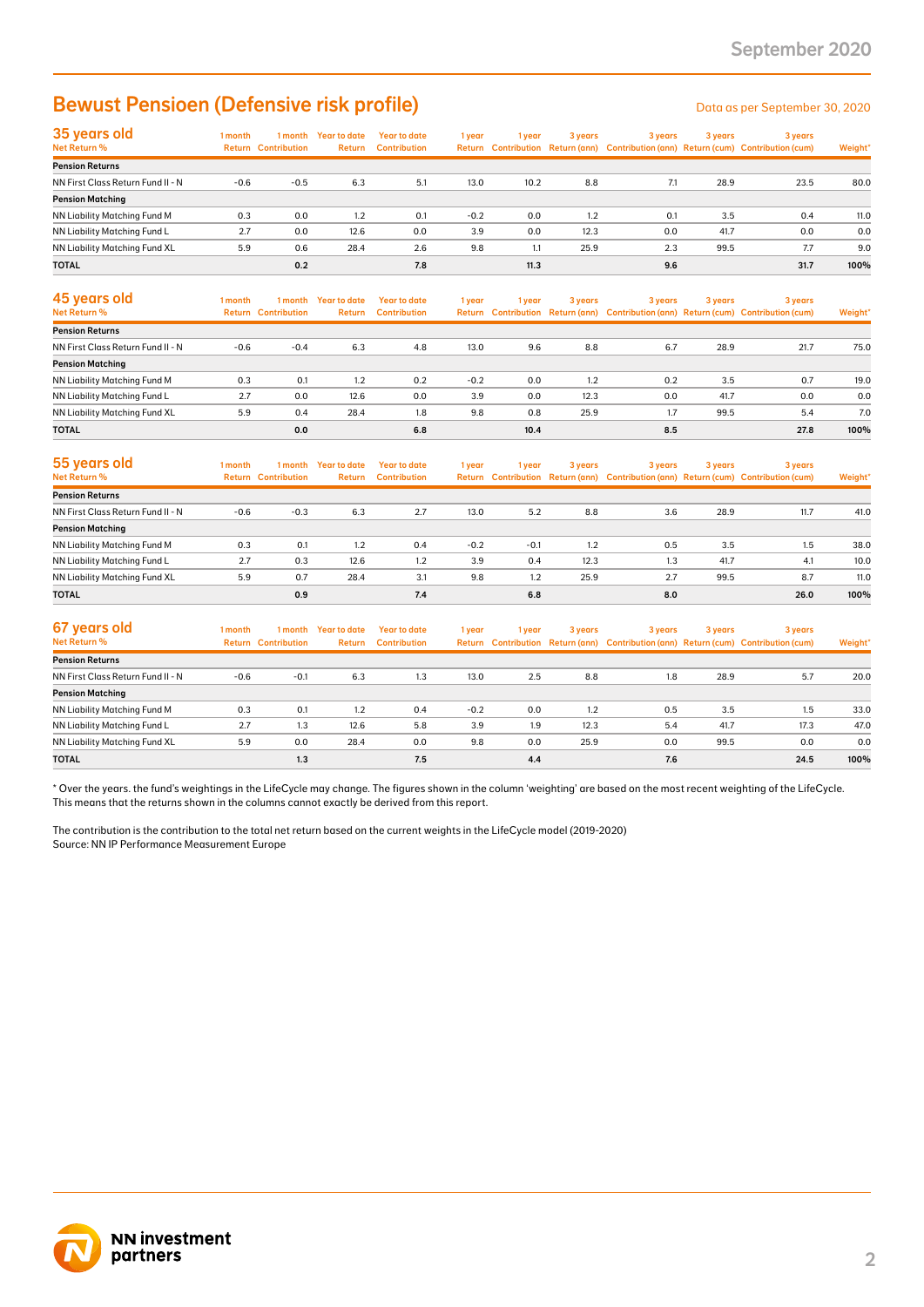### Bewust Pensioen (Neutral risk profile) Data as per September 30, 2020

| 35 years old                      | 1 month | 1 month                    | Year to date  | <b>Year to date</b> | 1 year | l vear | 3 years | 3 years | 3 years | 3 years                                                                             |         |
|-----------------------------------|---------|----------------------------|---------------|---------------------|--------|--------|---------|---------|---------|-------------------------------------------------------------------------------------|---------|
| Net Return %                      |         | <b>Return Contribution</b> | <b>Return</b> | <b>Contribution</b> |        |        |         |         |         | Return Contribution Return (ann) Contribution (ann) Return (cum) Contribution (cum) | Weight* |
| <b>Pension Returns</b>            |         |                            |               |                     |        |        |         |         |         |                                                                                     |         |
| NN First Class Return Fund II - N | $-0.6$  | $-0.5$                     | 6.3           | 5.7                 | 13.0   | 11.6   | 8.8     | 8.0     | 28.9    | 26.3                                                                                | 90.0    |
| <b>Pension Matching</b>           |         |                            |               |                     |        |        |         |         |         |                                                                                     |         |
| NN Liability Matching Fund M      | 0.3     | 0.0                        | 1.2           | 0.1                 | $-0.2$ | 0.0    | 1.2     | 0.1     | 3.5     | 0.2                                                                                 | 5.0     |
| NN Liability Matching Fund L      | 2.7     | 0.0                        | 12.6          | 0.0                 | 3.9    | 0.0    | 12.3    | 0.0     | 41.7    | 0.0                                                                                 | 0.0     |
| NN Liability Matching Fund XL     | 5.9     | 0.3                        | 28.4          | 1.3                 | 9.8    | 0.5    | 25.9    | 1.2     | 99.5    | 3.8                                                                                 | 5.0     |
| <b>TOTAL</b>                      |         | $-0.2$                     |               | 7.0                 |        | 12.1   |         | 9.2     |         | 30.3                                                                                | 100%    |

| 45 years old<br>Net Return %      | l month | 1 month<br><b>Return Contribution</b> | Year to date<br><b>Return</b> | Year to date<br><b>Contribution</b> | 1 year | 1 vear | 3 years | 3 years | 3 years | 3 years<br>Return Contribution Return (ann) Contribution (ann) Return (cum) Contribution (cum) | Weight* |
|-----------------------------------|---------|---------------------------------------|-------------------------------|-------------------------------------|--------|--------|---------|---------|---------|------------------------------------------------------------------------------------------------|---------|
| <b>Pension Returns</b>            |         |                                       |                               |                                     |        |        |         |         |         |                                                                                                |         |
| NN First Class Return Fund II - N | $-0.6$  | $-0.5$                                | 6.3                           | 5.4                                 | 13.0   | 11.0   | 8.8     | 7.5     | 28.9    | 24.6                                                                                           | 85.0    |
| <b>Pension Matching</b>           |         |                                       |                               |                                     |        |        |         |         |         |                                                                                                |         |
| NN Liability Matching Fund M      | 0.3     | 0.0                                   | 1.2                           | 0.1                                 | $-0.2$ | 0.0    | 1.2     | 0.1     | 3.5     | 0.4                                                                                            | 12.0    |
| NN Liability Matching Fund L      | 2.7     | 0.0                                   | 12.6                          | 0.0                                 | 3.9    | 0.0    | 12.3    | 0.0     | 41.7    | 0.0                                                                                            | 0.0     |
| NN Liability Matching Fund XL     | 5.9     | 0.2                                   | 28.4                          | 0.8                                 | 9.8    | 0.3    | 25.9    | 0.7     | 99.5    | 2.4                                                                                            | 3.0     |
| <b>TOTAL</b>                      |         | $-0.3$                                |                               | 6.4                                 |        | 11.3   |         | 8.4     |         | 27.4                                                                                           | 100%    |

| 55 years old<br><b>Net Return %</b> | l month | 1 month<br><b>Return Contribution</b> | <b>Year to date</b><br>Return | <b>Year to date</b><br><b>Contribution</b> | 1 year | 1 year | 3 years | 3 years | 3 years | 3 years<br>Return Contribution Return (ann) Contribution (ann) Return (cum) Contribution (cum) | Weight* |
|-------------------------------------|---------|---------------------------------------|-------------------------------|--------------------------------------------|--------|--------|---------|---------|---------|------------------------------------------------------------------------------------------------|---------|
| <b>Pension Returns</b>              |         |                                       |                               |                                            |        |        |         |         |         |                                                                                                |         |
| NN First Class Return Fund II - N   | $-0.6$  | $-0.3$                                | 6.3                           | 3.2                                        | 13.0   | 6.3    | 8.8     | 4.4     | 28.9    | 14.2                                                                                           | 50.0    |
| <b>Pension Matching</b>             |         |                                       |                               |                                            |        |        |         |         |         |                                                                                                |         |
| NN Liability Matching Fund M        | 0.3     | 0.1                                   | 1.2                           | 0.4                                        | $-0.2$ | $-0.1$ | 1.2     | 0.4     | 3.5     | 1.3                                                                                            | 34.0    |
| NN Liability Matching Fund L        | 2.7     | 0.2                                   | 12.6                          | 1.0                                        | 3.9    | 0.3    | 12.3    | 1.0     | 41.7    | 3.2                                                                                            | 8.0     |
| NN Liability Matching Fund XL       | 5.9     | 0.6                                   | 28.4                          | 2.3                                        | 9.8    | 0.9    | 25.9    | 2.1     | 99.5    | 6.7                                                                                            | 8.0     |
| <b>TOTAL</b>                        |         | 0.6                                   |                               | 6.9                                        |        | 7.6    |         | 7.8     |         | 25.4                                                                                           | 100%    |

| 67 years old<br>Net Return %      | 1 month | 1 month<br><b>Return Contribution</b> | Year to date<br>Return | Year to date<br><b>Contribution</b> | 1 year | 1 year | 3 years | 3 years | 3 years | 3 years<br>Return Contribution Return (ann) Contribution (ann) Return (cum) Contribution (cum) | Weight* |
|-----------------------------------|---------|---------------------------------------|------------------------|-------------------------------------|--------|--------|---------|---------|---------|------------------------------------------------------------------------------------------------|---------|
|                                   |         |                                       |                        |                                     |        |        |         |         |         |                                                                                                |         |
| <b>Pension Returns</b>            |         |                                       |                        |                                     |        |        |         |         |         |                                                                                                |         |
| NN First Class Return Fund II - N | $-0.6$  | $-0.1$                                | 6.3                    | 1.3                                 | 13.0   | 2.5    | 8.8     | 1.8     | 28.9    | 5.7                                                                                            | 20.0    |
| <b>Pension Matching</b>           |         |                                       |                        |                                     |        |        |         |         |         |                                                                                                |         |
| NN Liability Matching Fund M      | 0.3     | 0.1                                   | 1.2                    | 0.4                                 | $-0.2$ | 0.0    | 1.2     | 0.5     | 3.5     | 1.5                                                                                            | 33.0    |
| NN Liability Matching Fund L      | 2.7     | 1.3                                   | 12.6                   | 5.8                                 | 3.9    | 1.9    | 12.3    | 5.4     | 41.7    | 17.3                                                                                           | 47.0    |
| NN Liability Matching Fund XL     | 5.9     | 0.0                                   | 28.4                   | 0.0                                 | 9.8    | 0.0    | 25.9    | 0.0     | 99.5    | 0.0                                                                                            | 0.0     |
| <b>TOTAL</b>                      |         | 1.3                                   |                        | 7.5                                 |        | 4.4    |         | 7.6     |         | 24.5                                                                                           | 100%    |

\* Over the years. the fund's weightings in the LifeCycle may change. The figures shown in the column 'weighting' are based on the most recent weighting of the LifeCycle. This means that the returns shown in the columns cannot exactly be derived from this report.

The contribution is the contribution to the total net return based on the current weights in the LifeCycle model (2019-2020) Source: NN IP Performance Measurement Europe